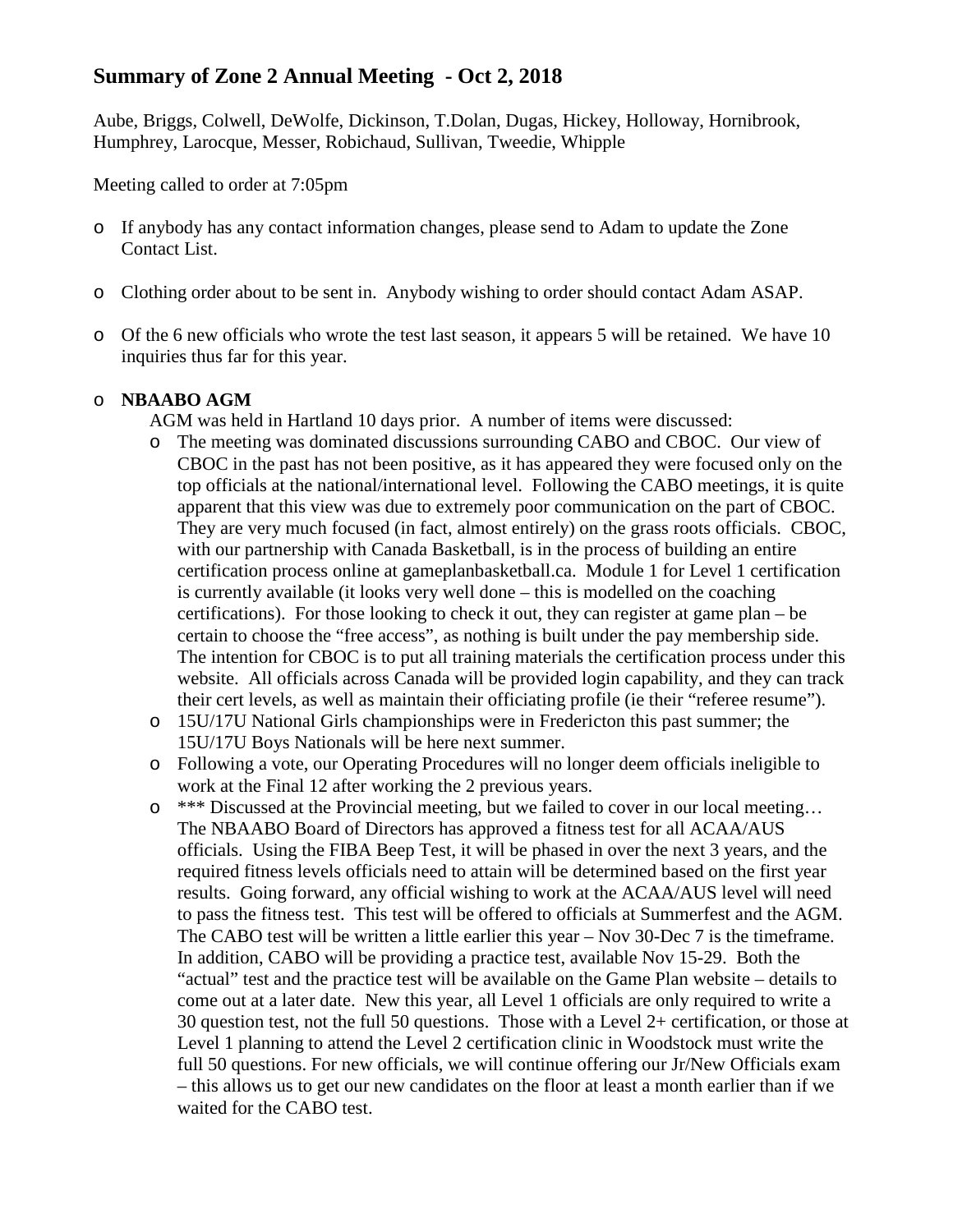o A number of new rules have been introduced by FIBA this year – these will be reviewed/discussed during the various Rules Clinics. A laminated sheet summarizing the new rules was handed out to those in attendance.

# o **NBAABO Code of Conduct**

- o Members were reminded of our Code of Conduct. Even when we are not "actively officiating", we are still recognized as officials within the basketball community. Thus, anything inappropriate in a basketball setting (comments or actions) could result in discipline even if you are not actually refereeing at the time.
- o Officials are reminded to never engage with fans during games. Should a spectator need to be removed from a game, the gym supervisor (of home coach where there is no supervisor in charge) should be contacted to handle the situation. Officials do not have the jurisdiction to remove anybody.
- o Anything posted online is there for all to see, and remains forever. We need to be careful/cognizant of any pictures or comments that are posted to social media.

# o **Zone Finances**

Bank Statement and Zone Fund were provided (see attached). Adam went through the numbers.

Game fees collected were on par with the 2016/17 levels. "Uncashed fees" for this year are a little higher than in the past due to a couple of late August tournaments – officials had not had an opportunity to cash their cheques prior to the Aug 31 year end. Bank/Admin fees cover our website costs, bank fees (including the cost of cheques), and payment to the assignor for keeping track of everybody's cheque totals and writing out the cheques (work that schools/teams/ used to do in the past). A question was raised about cheque and postage fees – these could be saved if we went to e-Transfer/direct deposit, but the bank has a \$2 per transaction fee for these, so we would be no further ahead (plus there is a \$20K monthly limit on these transactions, which we would quickly blow by in December and April).

Our Zone Fund is on life support. The last 2 years, we have finished the year barely breaking even. We currently have a balance of \$360 in the account, but that is due to \$310 being pre-paid for the upcoming season. While our annual expenses are not high, we do not generate a lot of revenue (in the \$350~400 range annually for revenue). Given our current situation, we will either need to review the expenditure items we cover (basketball-related expenses such as education, camp assistance, or travel for higher certification, or personal recognition for life milestones, deaths, or years of service), or to raise the annual dues. Discussion took place regarding the Zone Fund, and the current expenditure list. All acknowledged that the current expenditures were valid, and if anything, should be expanded to help subsidize new/young officials looking to start out. Moved by Rod Aube/Geoff Holloway to increase our annual Zone Fund contribution to \$20 per member. Motion passed unanimously.

# o **Evaluations**

As a zone, we provided 22 evaluations last season. Anybody who wishes to be evaluated during the upcoming season should contact Adam, and one will be scheduled. In addition to our zone-level evaluations, evaluations were provided to all officials at the ACAA level; it is planned to expand these evaluations this season.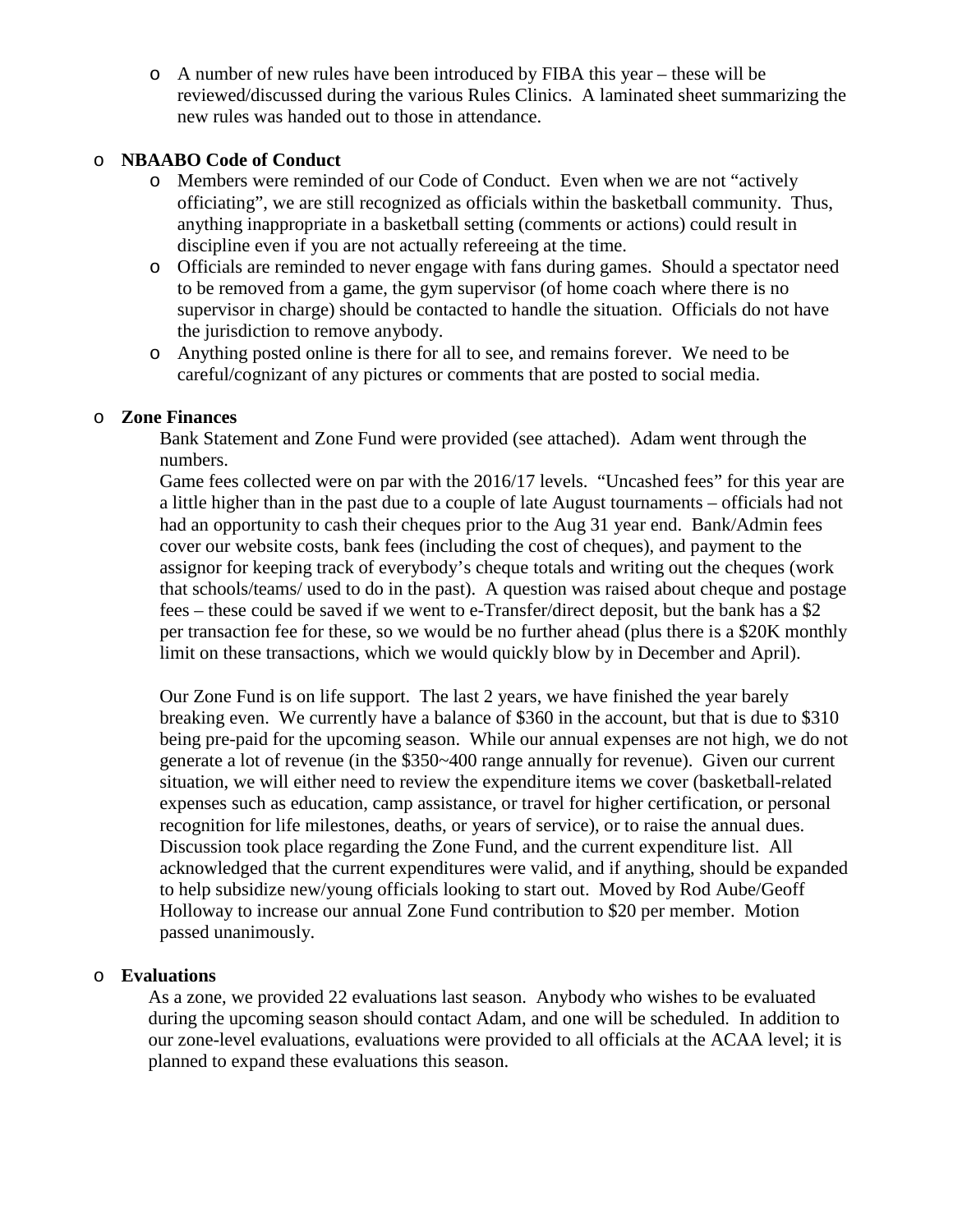# o **Game Fee Rates**

o All game fee rates will remain the same as last year. Game fees are expected to increase \$2 per game for all levels next season (ie in 2019/20).

# o **Tournament Schedules**

The members were thanked for the dedication and willingness to help cover games all season, especially on the "super busy" weekends.

The following tournament schedules have been sent in thus far:

- o Oct 12-14: Intermediate tip-off tournament
- o Nov 3-4: NMBA Bantam girls (45~ish games)
- o Nov 17-18: NMBA Bantam boys (30 games)
- o Nov 16-18: Leo Hayes Lions Den (30 games)
- o Nov 29-Dec 2: Maritime Invitational (70 games)
- o Dec 15-16: Holiday Hoops Classic (130+ games) + FHS Cotter Classic (30 games)

# o **Christmas Party**

The annual Christmas Party date is CONFIRMED for Dec 22. This is late, but with so many games on the Dec 15 weekend, that is not an option, nor is the Dec 8 weekend. As in past years, **all food and drink** will be provided.

# o **New/Other Business**

o Clinics

In an effort to try and improve our clinic offerings – maximize the opportunity to learn as well as the attendance -- a group of officials were contacted to discuss their thoughts about how we offer our clinics. A 1 day offering, go with fewer weeks, more weeks, change the format completely were all proposed. In the end, we opted this year to combine Rules 7/8 and our on-floor Mechanics session into a single night; a further review will take place for next season. Clinic schedule this year will be:

- Tue, Oct 9 7pm Room C10 Rules 1-4
- Tue, Oct 16 7pm Room C10 Rule 5
- Tue, Oct 23 7pm Room C10 Rule 6

Tue, Nov 6 7pm Devon Park Rules 7/8 and Game Mechanics

# o **Zone Accomplishments/Acknowledgements**

- o Kyle Woodworth officiated at the AUS Women's Championships and has been recognized by BNB with a Merit Service Award
- o John Hickey officiated at the ACAA Championships, and is entering his 20<sup>th</sup> season of officiating
- o Donnie Forsythe officiated the AAA Boys championship game at the Final 12 and has been recognized by BNB with an Official's Service Award
- o Matt Tweedie officiated the AAA Girls championship game at the Final 12
- o Matt Whipple officiated the A Boys championship game at the Final 12
- o Dan Wilton was the stand-by official for the AAA Girls & Boys games at the Final 12 and officiated at the U17 Women's National Championships
- o Paul Larocque got married in late August

# o **Elections**

The meeting was turned over to Matt Tweedie to chair the election process. Todd Messer was the only name received for the position of Zone Rep. No other nominations were put forth. Todd Messer named Zone Rep by acclamation.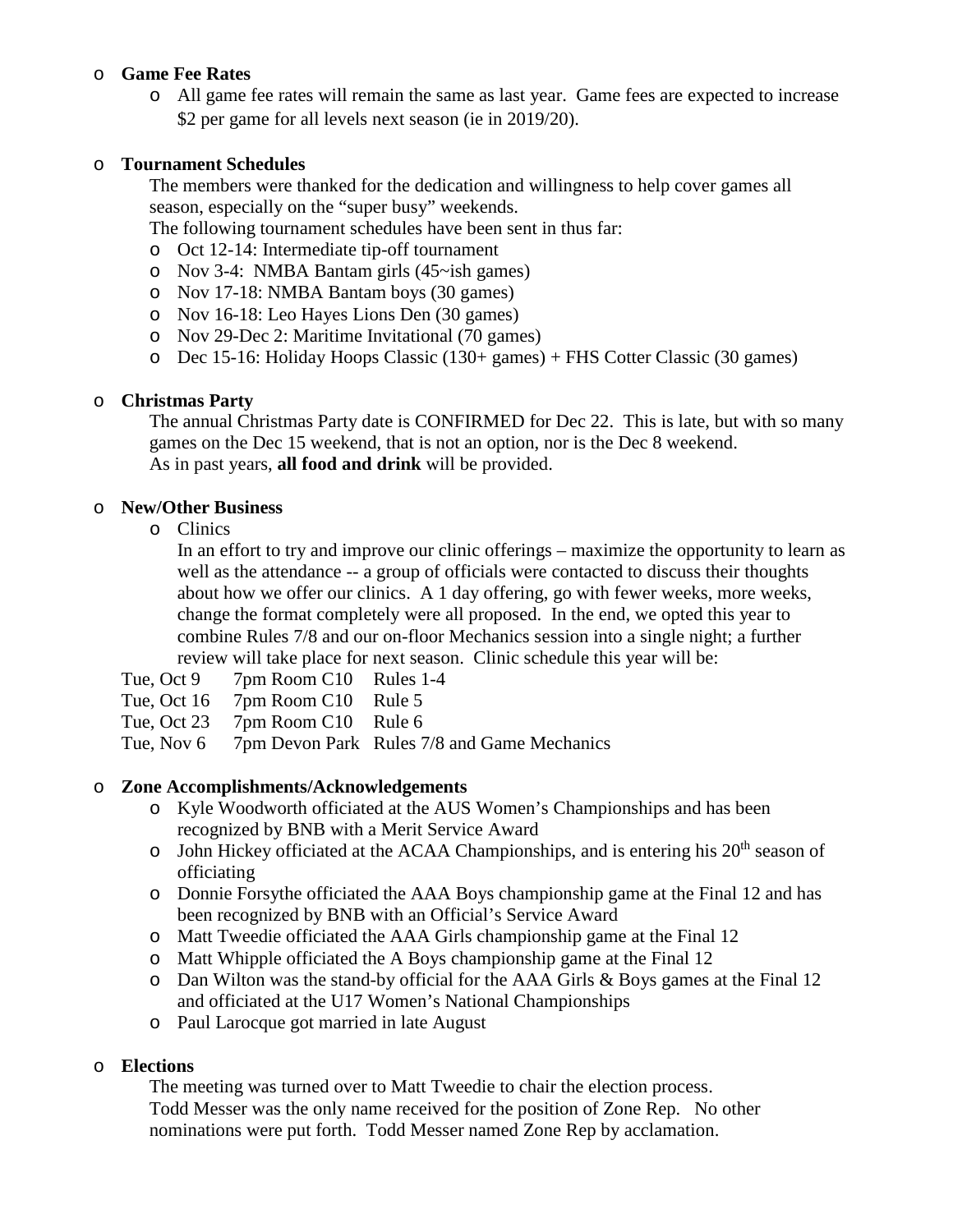Adam Humphrey was the only name received for the position of Assignor. No other nominations were put forth. Adam Humphrey was named Zone Assignor by acclamation.

Moved by John Hickey to adjourn the meeting. Meeting adjourned at 8:05pm.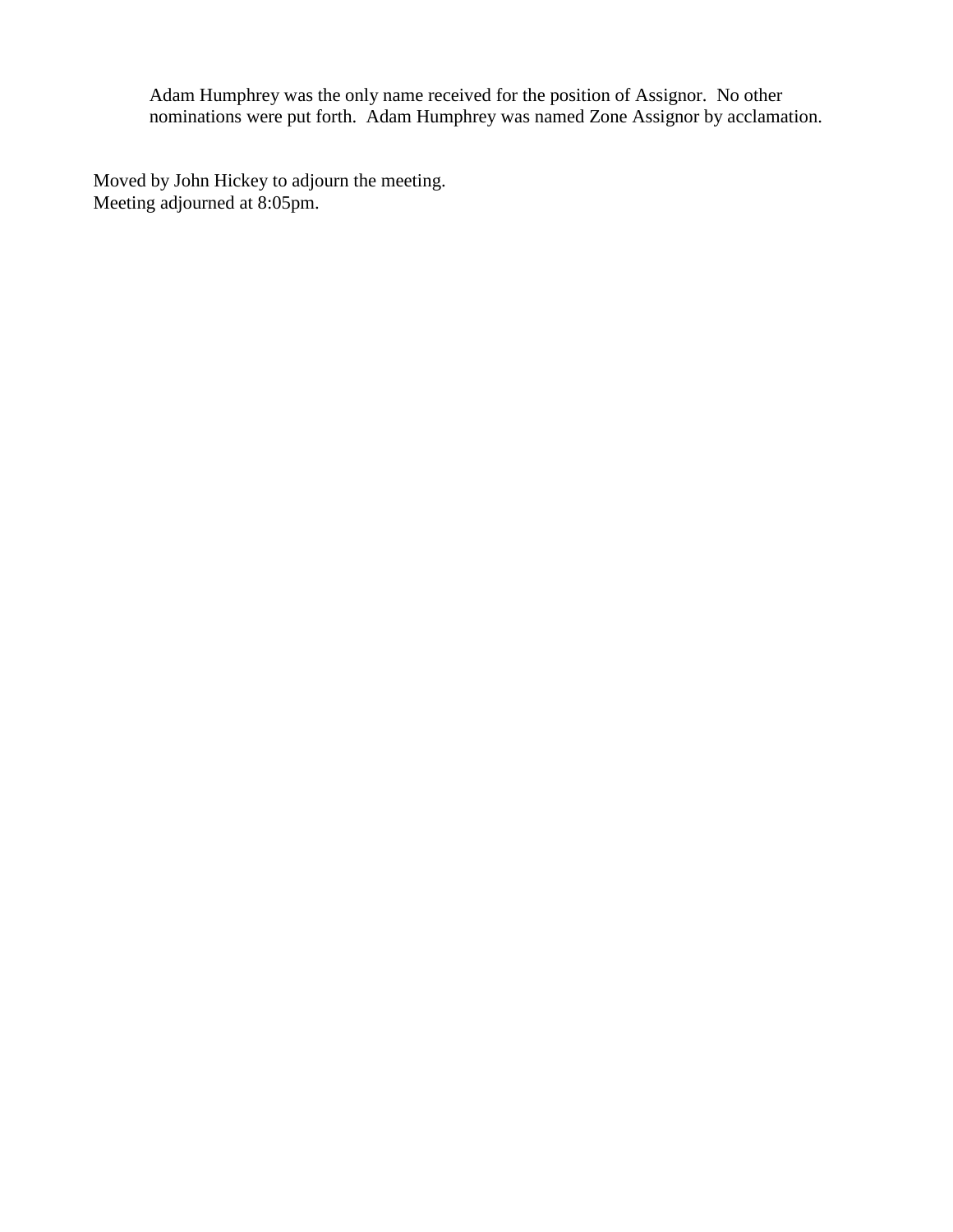# NBAABO - Zone 2 **Bank Statement**

| <b>YEAR ENDING</b>           |                |    | August 31, 2018 | August 31, 2017 |              |    |              | August 31, 2016 |              |    |            |
|------------------------------|----------------|----|-----------------|-----------------|--------------|----|--------------|-----------------|--------------|----|------------|
| <b>REVENUE</b>               |                |    |                 |                 |              |    |              |                 |              |    |            |
| Zone 2 Game & travel Fees    |                | \$ | 123,079.00      |                 |              | \$ | 128,449.00   |                 |              | \$ | 117,157.00 |
| ACAA game & travel fees      |                | \$ | 32,370.00       |                 |              | \$ | 28,602.00    |                 |              | \$ | 23,860.00  |
| Game Fee Admin Chgs          |                |    | 1,640.00        |                 |              | \$ | 1,595.00     |                 |              |    | 1,520.00   |
| <b>Provincial Dues</b>       |                |    | 80.00           |                 |              | \$ | 195.00       |                 |              | \$ | 65.00      |
| Miscellaneous                |                |    | 10.00           |                 |              |    |              |                 |              |    |            |
| <b>TOTALS</b>                |                | \$ | 157,179.00      |                 |              |    | \$158,841.00 |                 |              | \$ | 142,602.00 |
| <b>EXPENSES</b>              |                |    |                 |                 |              |    |              |                 |              |    |            |
| Zone 2 Game Fee Payments     |                |    |                 |                 |              |    |              |                 |              |    |            |
| Game Fees & Travel           | \$109,269.00   |    |                 |                 | \$113,783.00 |    |              |                 | \$104,778.00 |    |            |
| Uncashed fees                | 1072.00<br>Ś   |    |                 | \$              | 446.00       |    |              | \$              | 129.00       |    |            |
| Clothing                     | 1,365.00<br>\$ |    |                 |                 | 1,581.00     |    |              |                 | 1,680.00     |    |            |
| <b>Provincial Dues</b>       | 2,690.00       |    |                 |                 | 2,925.00     |    |              |                 | 2,610.00     |    |            |
| <b>Assigning Fees</b>        | 8,237.00       |    |                 |                 | 7,966.00     |    |              |                 | 7,659.00     |    |            |
| Zone Fund                    | \$<br>310.00   |    |                 |                 | 440.00       |    |              |                 | 400.00       |    |            |
| Refunds to School            | 238.00<br>Ś    | \$ | 123,181.00      |                 | 1328.00      | \$ | 128,469.00   |                 |              |    | 117,256.00 |
| ACAA game & travel fees      |                |    | 32,370.00       |                 |              |    | 28,608.00    |                 |              |    | 14,265.00  |
| Provincial/Zone Dues         |                |    | 30.00           |                 |              |    | 120.00       |                 |              |    | 150.00     |
| <b>Bank &amp; Admin Fees</b> |                |    | 1,457.07        |                 |              |    | 1,757.96     |                 |              |    | 1,123.41   |
| Postage                      |                |    | 93.71           |                 |              |    | 92.00        |                 |              |    | 92.00      |
| <b>TOTALS</b>                |                | \$ | 157,131.78      |                 |              |    | \$159,048.67 |                 |              | \$ | 142,442.68 |
| <b>NET BALANCE</b>           |                | \$ | 47.22           |                 |              | \$ | (207.67)     |                 |              | \$ | 159.32     |

# **Current Game Fee/Administrative Balance**

**\$ 363.98**